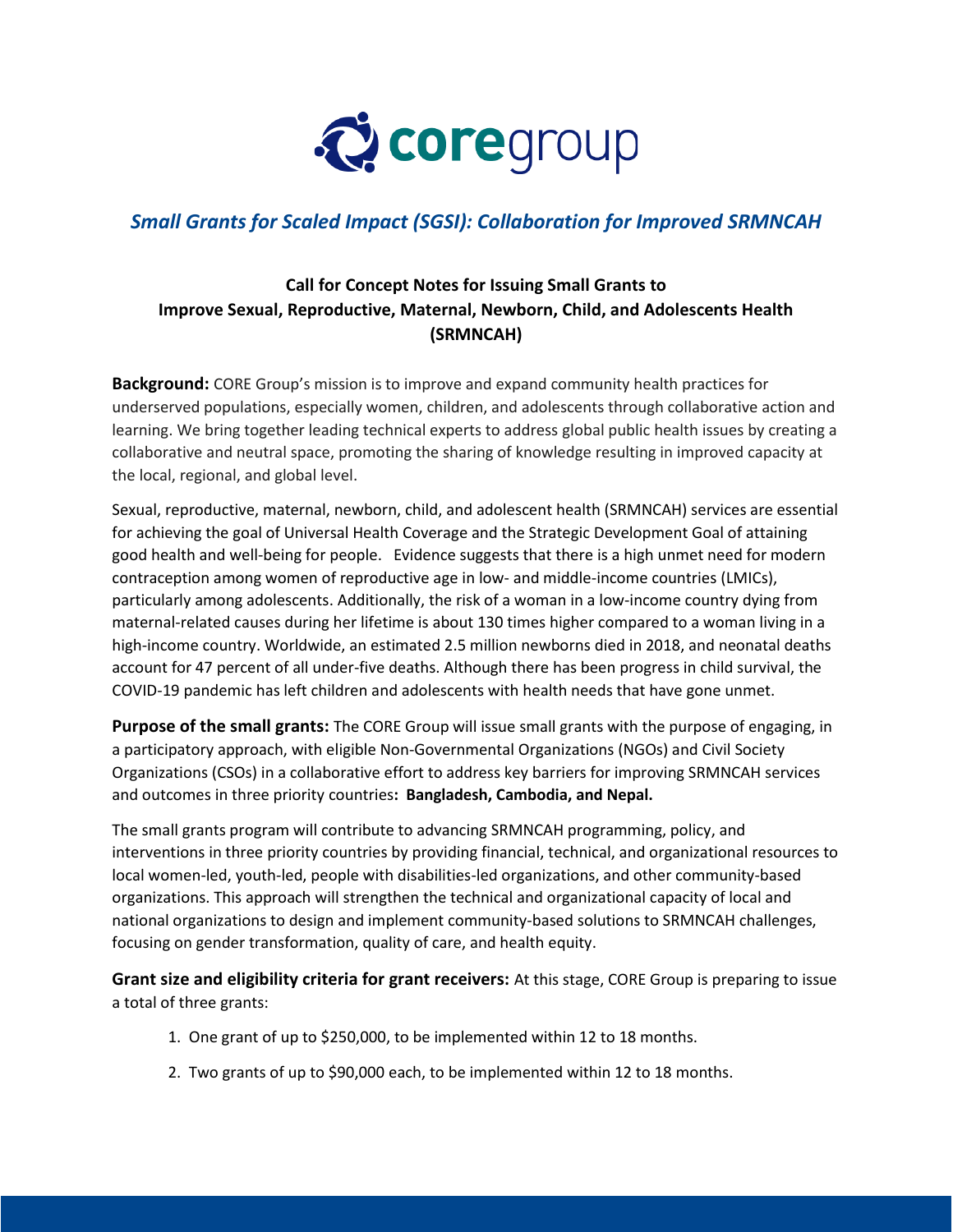The grants will be issued to successful eligible NGOs or CSOs applicants from the three priority countries**. Eligibility criteria include:**

1. Local NGOs or CSOs that are registered in the country, and can provide evidence of official, current registration.

2. NGOs or CSOs that are led by women, youth, or people with disabilities, and other community-based organizations.

**Steps of grant issuing and timeframe:** The initial step for receiving a grant is to submit a successful Concept Note summarizing the key barrier in SRMNCAH that will be addressed, the objective/s of the intervention, a description of the intervention methodology/approach, the geographic location, the time frame (from 12 to 18 months), the implementation arrangement, and the monitoring and evaluation plan. The second step will be, upon Concept Note's acceptance, CORE Group will engage with the successful NGO/CSO applicants in developing a detailed proposal and a budget. The specifics of the detailed proposal and budget development will be shared later with the successful Concept Notes applicants.

A summary of the expected timeframe for issuing and implementing the grants is as follows:

1. Reviewing and evaluating concept notes: 1 month. 2. Selecting and communicating with selected NGOs/CSOs for capacity assessment and grant preparedness: 1 month. 3. Engaging in capacity building and proposal development webinars, discussions, and participatory full proposal development. 1 month 4. Grant issuing and implementation: 12 to 18 months.

**Organizational Capacity Strengthening:** One of the objectives of the grant is to strengthen the capacity of local NGOs/CSOs. CORE Group will provide free technical assistance to NGOs/CSOs receiving grants to strengthen their capacity in various areas according to the specific needs of each NGO/CSO. Examples of capacity strengthening topics can include:

- 1. Organizational policies and structure.
- 2. Capacity to develop proposals.
- 3. Capacity to implement programs.
- 4. Capacity to collect and analyze data.
- 5. Capacity to document results and write effective reports.

**Concept Notes Topics:** SRMNCAH programs face multiple challenges and barriers causing lack of access, poor quality, or low utilization of high impact life-saving interventions. However, not all the barriers are equal in their magnitude and impact. Concept Notes should address key barriers to implementing high impact interventions. These are the barriers that severely hinder the ability of the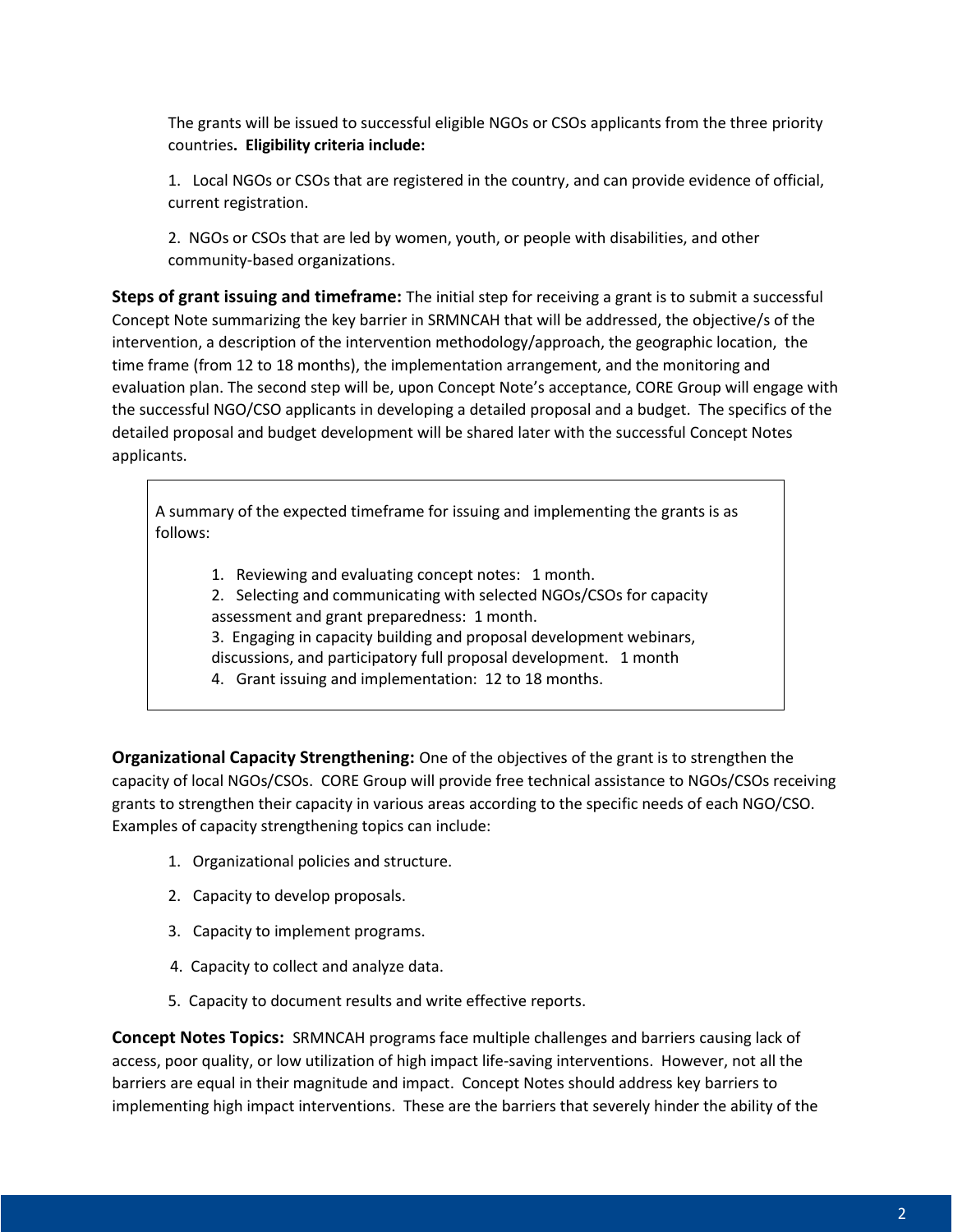target population to benefit from high impact SRMNCAH interventions and contributing to the high maternal, newborn, and child mortality. Hence, to maximize the impact of the limited grants, the Concept Notes are to address one of the following key barriers:

1. Unmet need for contraception to women in rural areas.

2. Access of women and newborns to emergency obstetrics and neonatal care in rural areas.

3. Early marriage/pregnancy of adolescent girls.

4. Home delivery, particularly for women in rural communities.

5. Ineffective management of childhood fever at the community level.

6. Newborn resuscitation not an integral part of birth preparedness.

7. Infants do not receive vaccination or are not fully vaccinated.

8. Unmet Maternal and Child health needs for refugees or internally displaced population.

9. Unmet Sexual and reproductive health needs of special groups e.g., women with disabilities, LGTBQ (lesbian, gay, transgender, bisexual, and queer) population, and other special groups.

10. Other key barriers to SRMNCAH. Concept Notes should adequately describe what the other barrier is.

**Guidelines for submitting a Concept Note:** The concept note should not be more the **seven pages.** It should be written in English in a concise language including the following topics:

**1. Include a brief description of the applicant NGO/CSO:** Include the name of the applicant NGO/CSO, the address, the name and contact information of the organization and the key contact person, her/his email address and telephone number, the date of the organization's registration, a brief description of the capacity of the organization (staffing, structure, size of operations, location of organization headquarters, number and distribution of the organization's branches/network, experience, if any, managing similar grants in the last three years, and presence or experience in other countries, if any. (Suggested 1 page).

**2. Specify which grant size you are applying for:** This could be the larger grant (up to \$250,000), or the smaller grant (up to \$90,000).

**3. Specify the selected topic of the Concept Note and the rationale for the selection:** Select the key barrier for the implementation of high impact SRMNCAH interventions (from the list above) that will be addressed by the grant. Explain briefly the reasons for selecting such barrier in the context of your country and local situation and provide key evidence/examples in your country. Justify the selection of the barrier with data when possible. (Suggested  $\frac{1}{2}$  a page)

If the selected barrier is under the category of "other key barriers", please explain why the barrier is considered key in your country and local context.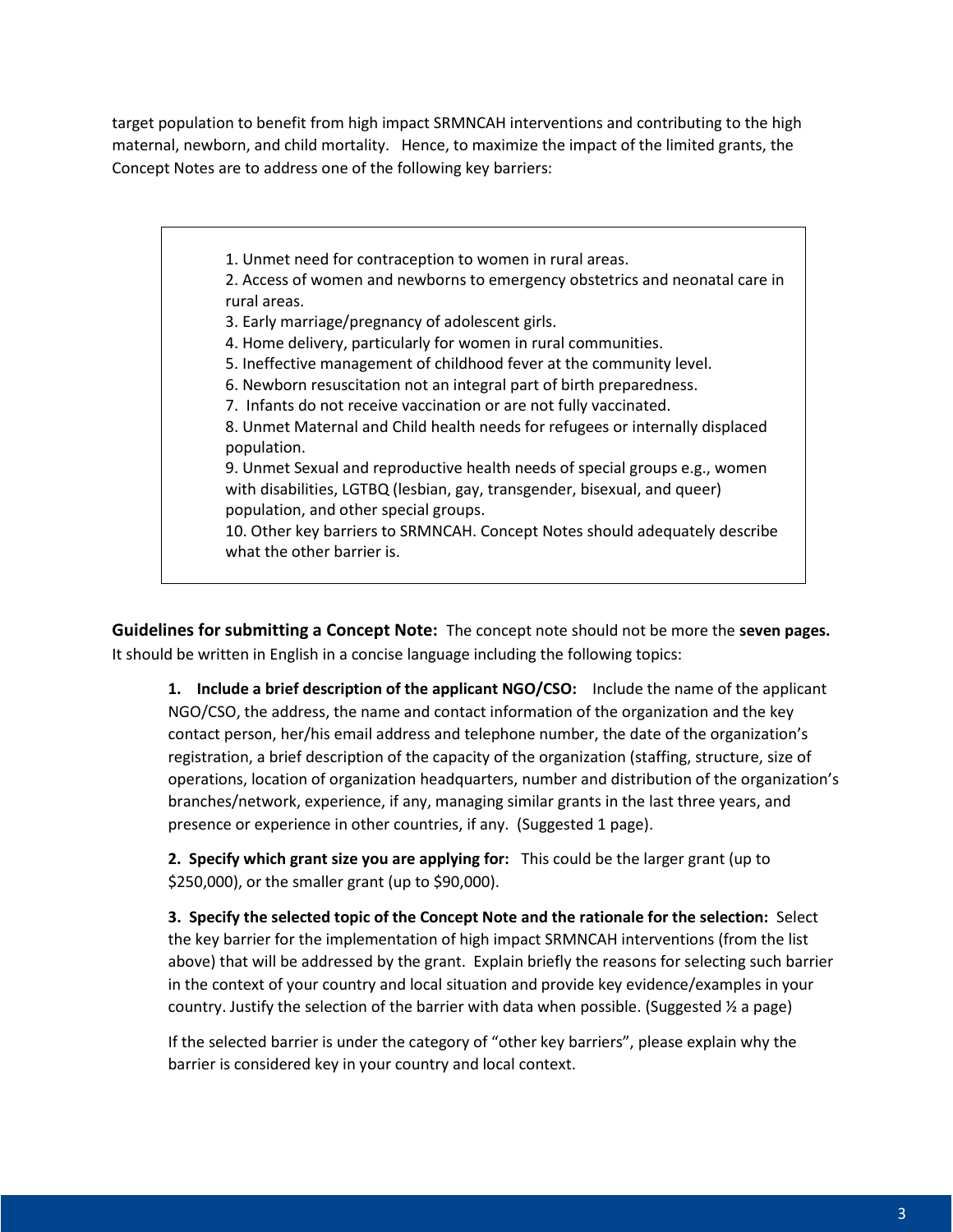**4. Describe the intervention to address the selected barrier:** This should include the specific objective/s of the community-based intervention/solution, the approach/methodology for implementing the intervention, the geographic location of the intervention, the staff who will be responsible for the implementation, the administrative and financial/reporting arrangements for implementing the grant, the NGO/CSO's capacity to prepare technical and financial reports, the local stakeholders involved in the implementation, and the time frame of the intervention. (Suggested 2 pages)

**5. Describe the Monitoring and Evaluation Plan:** Include the main indicators that will be measured to monitor the impact of the intervention in achieving the grant's objective/s, the data collection methods and tools, and the data analysis and utilization methods. Explain how you will incorporate gender principles/indicators. (Suggested 1 page).

**6. Describe the plan for utilizing the experience and results of the intervention at a wider scale:** The results of the grant should be used to advocate for a wide scale policy change, service delivery operational improvement, or effective community engagement approaches. This section should include a list of key stakeholders at the national and sub-national level who are targeted to utilize the experience and the results of the grant to achieve a wide scale improvement in addressing the selected barrier. Include a brief description of the approach that will be implemented to engage with the key stakeholders to get their buy-in to endorse the results of the grant for wider-scale implementation. (Suggested 1 page).

**7. Describe the needs for your organizational capacity strengthening:** Provide background and some detail to the organizational capacity strengthening needs specific to your organization. Select from the example topics included above under "Organizational Capacity Strengthening", or include other topics relevant to the specific needs of your organization. (Suggested 1 page).

**Informational session on Concept Notes development:** Interested NGOs/CSOs can register to participate in a webinar to provide elaboration on the purpose and the approach of the small grants project.

The session will be held on: June  $9<sup>th</sup>$ , 2022 at 7AM ET / 4:00 PM NPT / 5:00 PM BST / 6:00 PM ICT. Click [here](https://us02web.zoom.us/meeting/register/tZMkdOmsrD0tH9fMXCTfEqyCfdhEv6ZNYpNN) to register for the session.

## **Concept Notes Evaluation Criteria:**

CORE Group will evaluate all concept notes through an evaluation committee based on preestablished criteria including:

1. Eligibility status of the applicant organization: Only concept notes from eligible NGOs/CSOs will be considered (see eligibility criteria above). NGOs/CSOs that submit a high quality Concept Note will be asked to provide a proof of current in-county registration.

2. Capacity of applicant NGO/CSO: CORE Group encourages small organizations with limited capacity to apply. However, to ensure the success of the grant implementation, the applicant organization need to possess the basic staffing and administrative ability to implement the grant. This should include the technical capacity of staff, the system